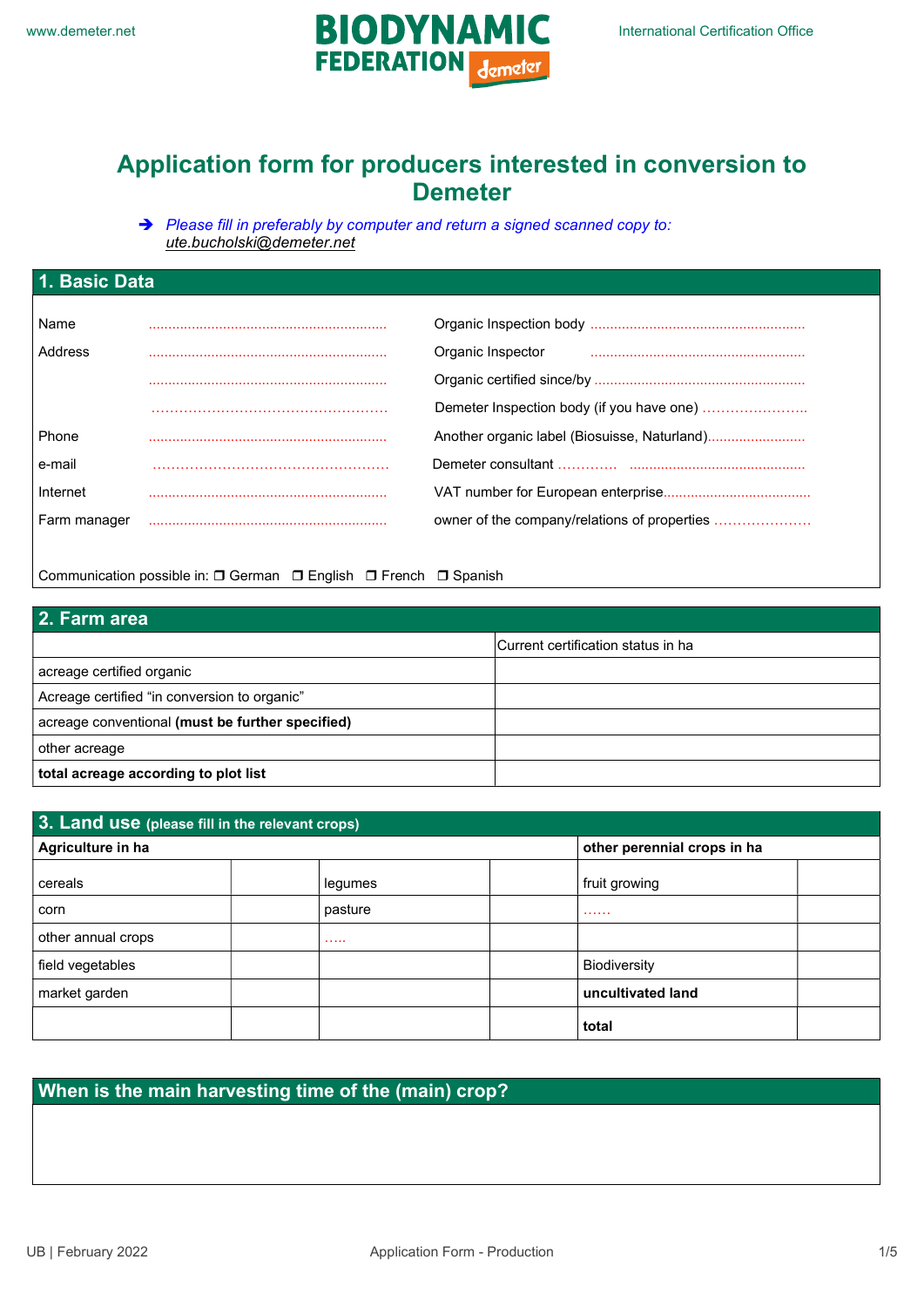

| trading activities? If so, please describe them.                                                 | 4. Are there any processing, subcontracted processing, intermediate storage, export and                                                                                              |  |  |  |
|--------------------------------------------------------------------------------------------------|--------------------------------------------------------------------------------------------------------------------------------------------------------------------------------------|--|--|--|
|                                                                                                  |                                                                                                                                                                                      |  |  |  |
|                                                                                                  |                                                                                                                                                                                      |  |  |  |
|                                                                                                  | 5. Where did you get your knowledge about biodynamic work from?                                                                                                                      |  |  |  |
|                                                                                                  |                                                                                                                                                                                      |  |  |  |
|                                                                                                  |                                                                                                                                                                                      |  |  |  |
|                                                                                                  | 6. Have you already attended a biodynamic introduction course?                                                                                                                       |  |  |  |
| No                                                                                               |                                                                                                                                                                                      |  |  |  |
| Yes, at                                                                                          |                                                                                                                                                                                      |  |  |  |
| In the year<br>Content of the course                                                             |                                                                                                                                                                                      |  |  |  |
|                                                                                                  | 7. Are you already a member of a biodynamic organisation?                                                                                                                            |  |  |  |
| No                                                                                               |                                                                                                                                                                                      |  |  |  |
| Yes, at (address)<br>Since                                                                       |                                                                                                                                                                                      |  |  |  |
|                                                                                                  | 8. Are you already working with a recognized Demeter advisor?                                                                                                                        |  |  |  |
|                                                                                                  | Together with your Demeter advisor you must work out a conversion plan which has to be presented to<br>Biodynamic Federation - Demeter International for approval.                   |  |  |  |
| Yes, I already have a Demeter<br>advisor.                                                        |                                                                                                                                                                                      |  |  |  |
| Name of the Demeter advisor?<br>When did the Demeter advisor<br>came to your place for advisory? |                                                                                                                                                                                      |  |  |  |
| NO, I need a Demeter advisor.                                                                    |                                                                                                                                                                                      |  |  |  |
|                                                                                                  | 9. Does animal husbandry form part of the project?                                                                                                                                   |  |  |  |
| No                                                                                               |                                                                                                                                                                                      |  |  |  |
| Yes                                                                                              |                                                                                                                                                                                      |  |  |  |
| type and number animals                                                                          |                                                                                                                                                                                      |  |  |  |
| No                                                                                               | 10. Is the animal husbandry organically certified?                                                                                                                                   |  |  |  |
|                                                                                                  |                                                                                                                                                                                      |  |  |  |
| Yes, since                                                                                       |                                                                                                                                                                                      |  |  |  |
|                                                                                                  |                                                                                                                                                                                      |  |  |  |
|                                                                                                  | 11. Has application of the biodynamic preparations started yet?<br>The application dates of the bd preparations (500, 501, CPP) have to be documented in the plot list of Biodynamic |  |  |  |
|                                                                                                  | Federation - Demeter International. This list may be submitted later.                                                                                                                |  |  |  |

|                                  | $\mu$ outration source international rino not may be cubinitied rate. |
|----------------------------------|-----------------------------------------------------------------------|
| Yes, completely on all areas     |                                                                       |
| Which preparations were used     |                                                                       |
| and when? $ $                    |                                                                       |
| Partly, not yet on the following |                                                                       |
| areas:                           |                                                                       |
|                                  |                                                                       |
| No, not yet                      |                                                                       |
|                                  |                                                                       |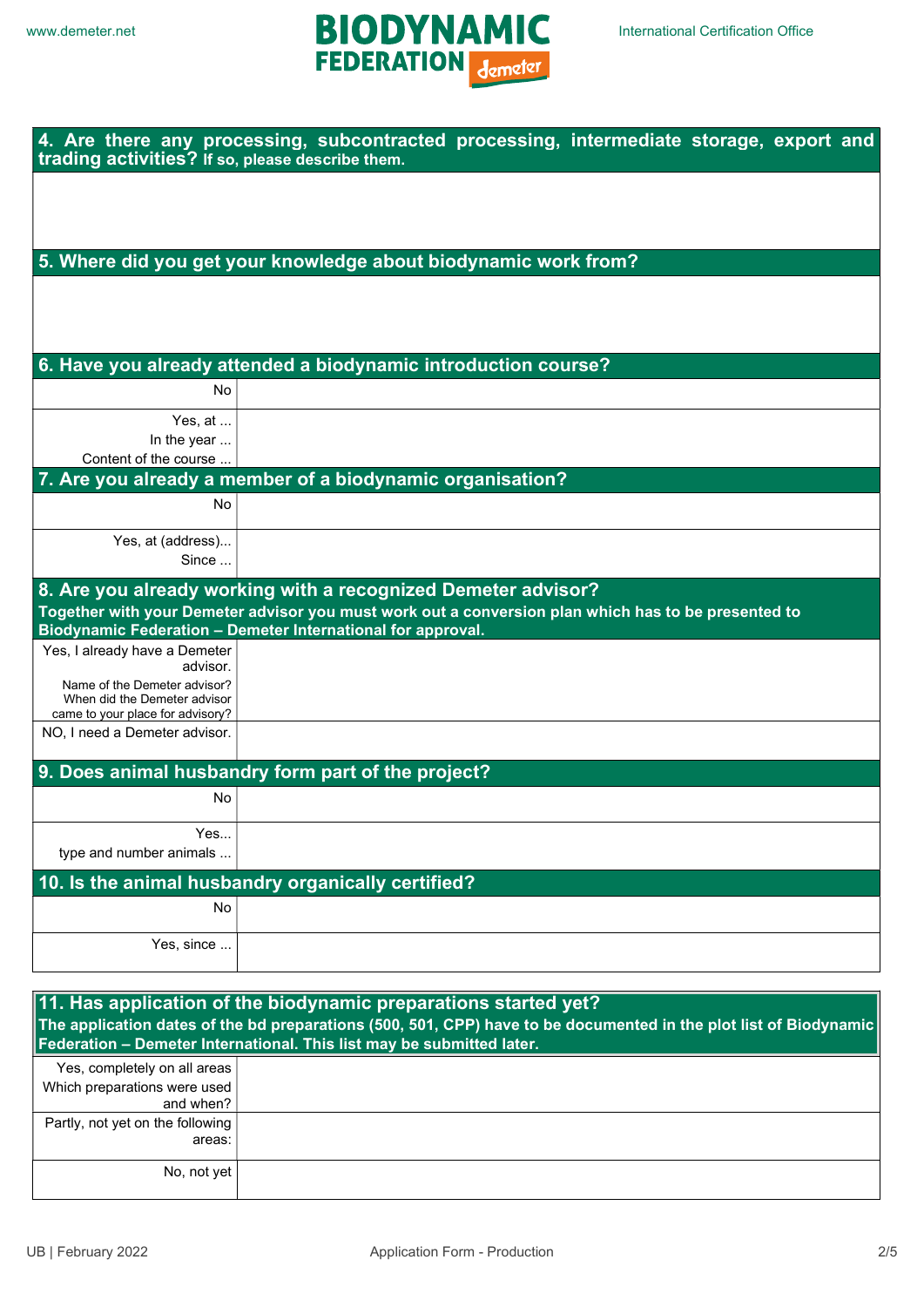

| 12. Are you still looking for suppliers of the biodynamic preparations? |  |  |
|-------------------------------------------------------------------------|--|--|
|                                                                         |  |  |
|                                                                         |  |  |
|                                                                         |  |  |
|                                                                         |  |  |
|                                                                         |  |  |
| 13. What is the current manure management (type, origin, amount/ha)?    |  |  |
|                                                                         |  |  |
|                                                                         |  |  |

|                                      | 14. Is the farm or the associated member's surfaces entirely converted? Are there no<br>conventional surfaces; is there secondary (?) cultivation; is there animal husbandry? |
|--------------------------------------|-------------------------------------------------------------------------------------------------------------------------------------------------------------------------------|
| Yes, completely                      |                                                                                                                                                                               |
| Planned                              |                                                                                                                                                                               |
| If not, please give more<br>details: |                                                                                                                                                                               |

| 15. For small farmers cooperation's:<br>Are all associated farms/farmers externally inspected? |                                                                                                        |  |
|------------------------------------------------------------------------------------------------|--------------------------------------------------------------------------------------------------------|--|
| Yes                                                                                            |                                                                                                        |  |
| <b>No</b>                                                                                      |                                                                                                        |  |
| Only for small farmers cooperation's:                                                          | Is an ICS (Internal Control System) established?                                                       |  |
|                                                                                                | Yes   If yes, how many organic members are there and how many want to apply for Demeter certification? |  |
| No, not yet.                                                                                   |                                                                                                        |  |

| 16. Are you already familiar to the Demeter Standard for production, processing and labelling<br>and do you have the current version of the standards? |                                                                                              |  |  |
|--------------------------------------------------------------------------------------------------------------------------------------------------------|----------------------------------------------------------------------------------------------|--|--|
| <b>Yes</b>                                                                                                                                             |                                                                                              |  |  |
| No, not yet.                                                                                                                                           |                                                                                              |  |  |
| units?                                                                                                                                                 | 17. Does the general manager or the plant manager have responsibility for other organic farm |  |  |
| If yes, please describe in detail                                                                                                                      |                                                                                              |  |  |
| no                                                                                                                                                     |                                                                                              |  |  |
| 18. Does the general manager or the plant manager have responsibility for other conventional<br>farm units?                                            |                                                                                              |  |  |
| If yes, please describe in detail                                                                                                                      |                                                                                              |  |  |
| no                                                                                                                                                     |                                                                                              |  |  |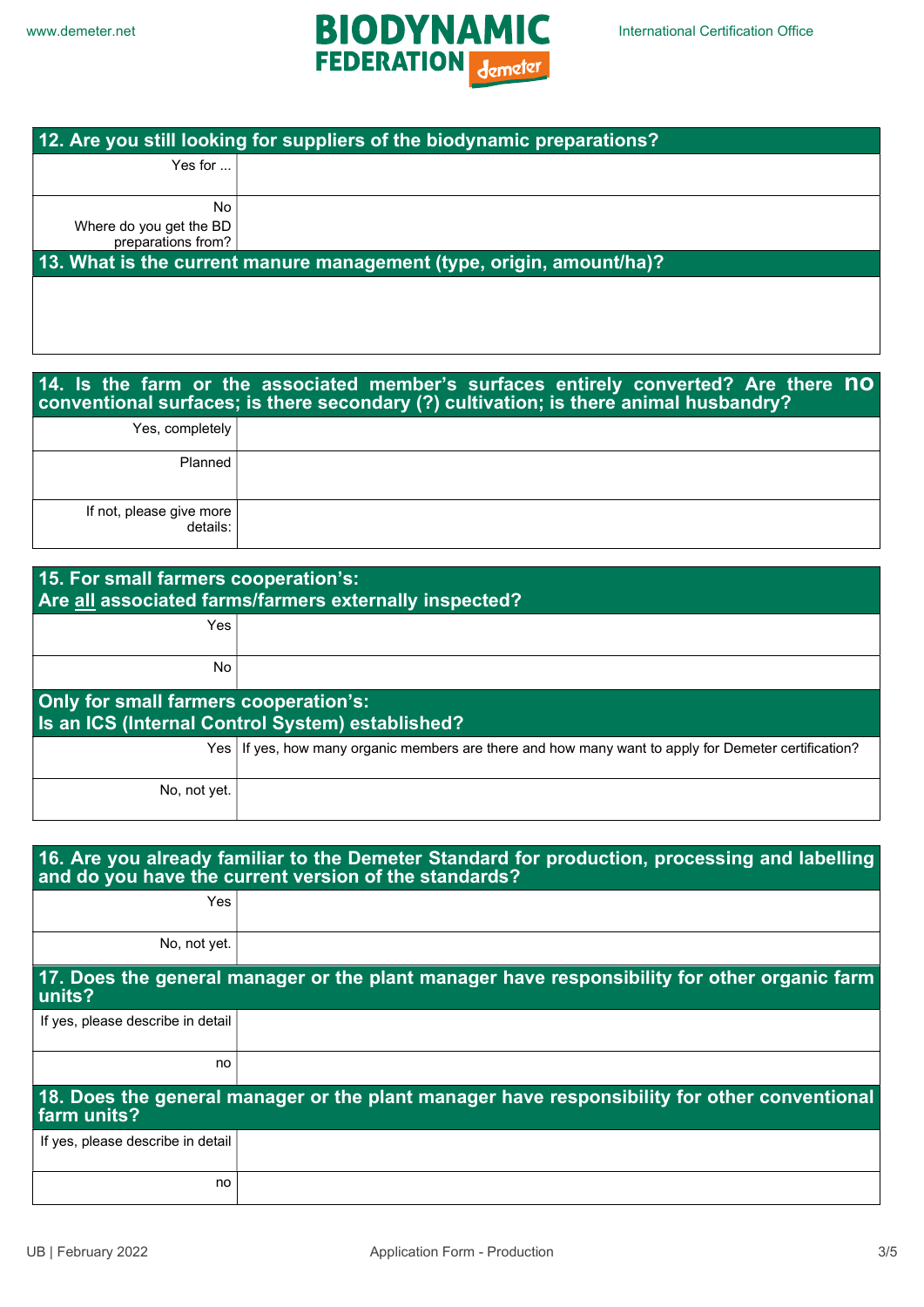

| 19. Are there any other organic branches belonging to the company or group? |                                                                                  |  |  |
|-----------------------------------------------------------------------------|----------------------------------------------------------------------------------|--|--|
| If yes, please describe in detail                                           |                                                                                  |  |  |
|                                                                             |                                                                                  |  |  |
| no.                                                                         |                                                                                  |  |  |
|                                                                             |                                                                                  |  |  |
|                                                                             | 20. Are there any other conventional branches belonging to the company or group? |  |  |
| If yes, please describe in detail                                           |                                                                                  |  |  |
|                                                                             |                                                                                  |  |  |

| 21. What is your current marketing like?                                          |
|-----------------------------------------------------------------------------------|
|                                                                                   |
| Are you still looking for customers for your products?                            |
|                                                                                   |
| If so, please describe the products thoroughly, with estimated harvest.           |
|                                                                                   |
| PLEASE NOTE THAT DEMETER LABELLED PRODUCTS MAY ONLY BE SOLD TO AUTHORIZED DEMETER |
|                                                                                   |
| <b>PROCESSORS OR WHOLESALERS:</b>                                                 |
|                                                                                   |

### 22. Do you want to export your products (or at least some of them)?

| If yes, are you able to export your products<br>yourself or do you have an exporter with a<br>Demeter contract? |  |
|-----------------------------------------------------------------------------------------------------------------|--|
| In which countries are your products available<br>and where do you want to expand?                              |  |
| no                                                                                                              |  |

### 23. Do you market your products in the USA?

Yes, to the following customers.

Planend Not

## 24. Do you have further questions to the Federation? If so, please list.

I/We herewith agree that Biodynamic Federation – Demeter International may save my data for further communication as well as for sending the updated Standard, newsletter and other relevant information. This agreement may be withdrawn any time by sending an e-mail to ute bucholski@demeter.net

| place, date | signature farm manager |
|-------------|------------------------|